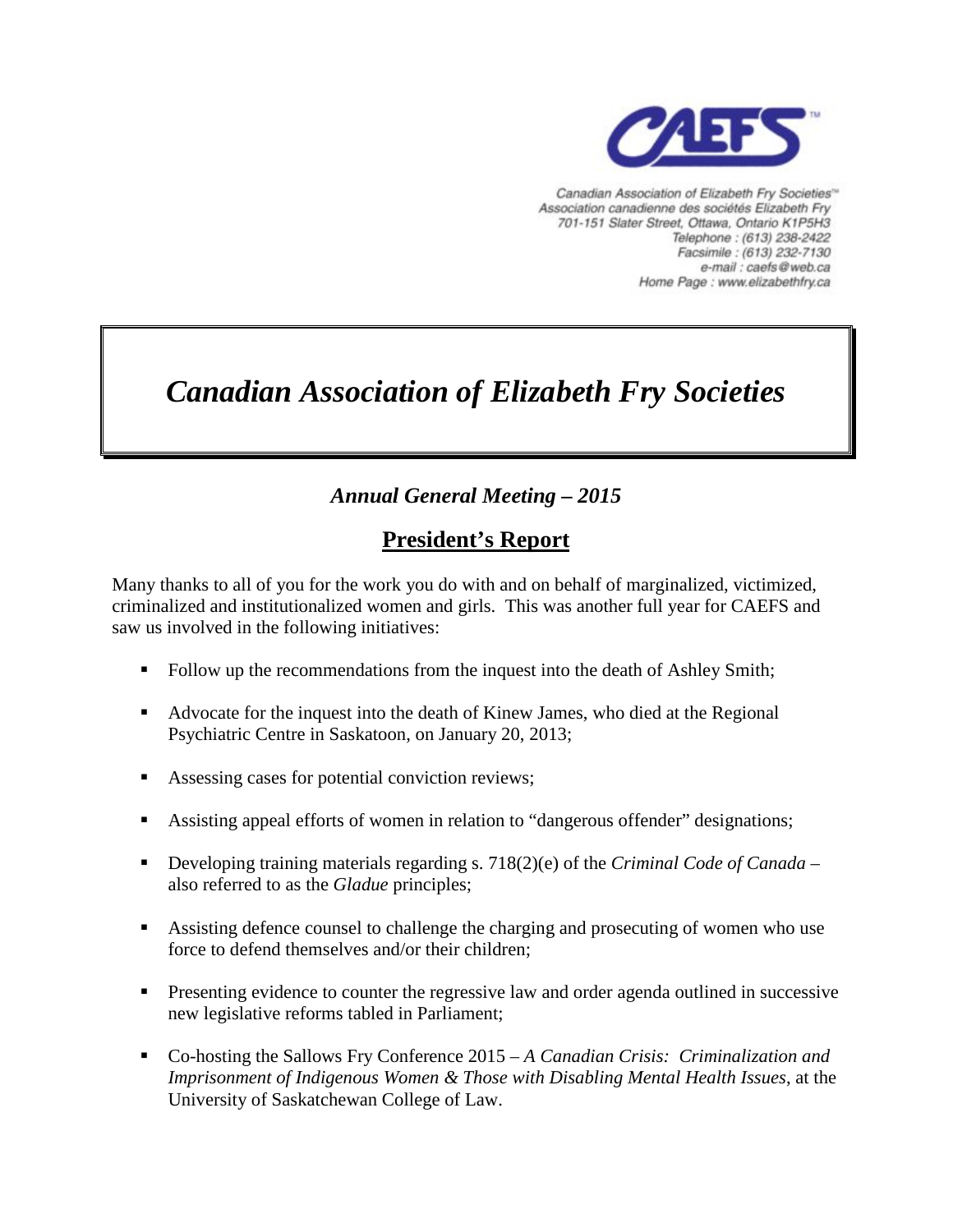On behalf of the entire network, we express sincere gratitude to all of the members of the Board of Directors and our membership for your continued dedication to the women and girls with and on behalf of whom we work.

Cathie Penny

Cathie Penny President (June 2014 - March 2015) Canadian Association of Elizabeth Fry Societies

As the new President and on behalf of all of you, I would like to thank Cathie Penny for her longstanding and total commitment to criminalized women and to the work and the women of Elizabeth Fry. We appreciate her leadership and dedication in the role of President and wish her all the very best. We will miss you Cathie!

Diana Majury President (April - May 2015) Canadian Association of Elizabeth Fry Societies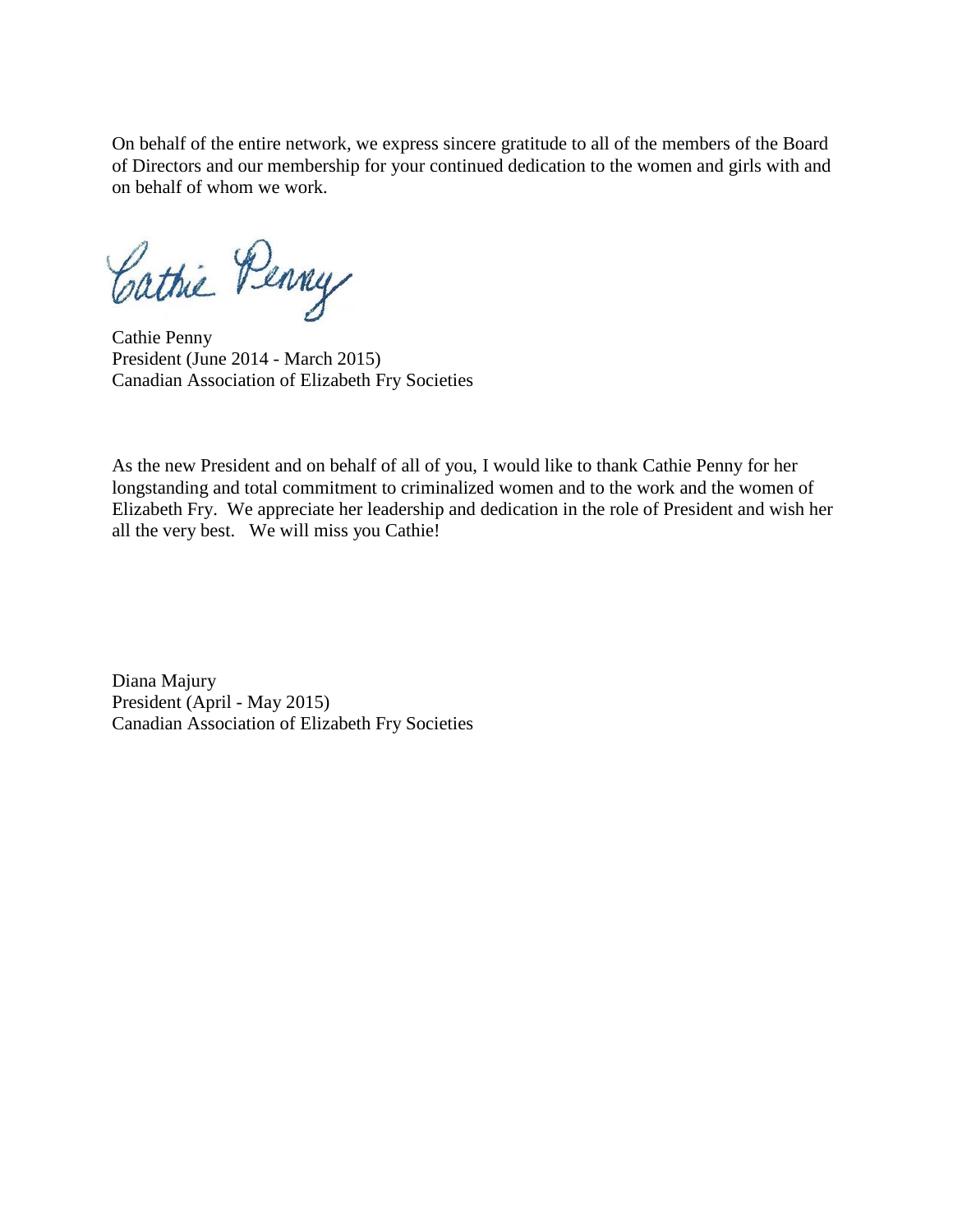

Canadian Association of Elizabeth Fry Societies<sup>16</sup> Association canadienne des sociétés Elizabeth Fry 701-151 Slater Street, Ottawa, Ontario K1P5H3 Telephone: (613) 238-2422 Facsimile : (613) 232-7130 e-mail : caefs@web.ca Home Page : www.elizabethfry.ca

## *Treasurer's Report*

*Fiscal Year: April 1, 2014 – March 31, 2015*

It is with pleasure that I am able to report to our membership that the Canadian Association of Elizabeth Fry Societies (CAEFS) remains fiscally stable and the membership continues to be well managed by our national office.

Fiscal constraints have not diminished our efforts on behalf of the victimized, marginalized, criminalized and institutionalized women with and on behalf of whom we exist. In addition to our sustaining funding grant from Public Safety and some additional donations to our education funds, this year, our Executive Director has continued to offset some of these expenses by donating to CAEFS the resources she raises via her speaking engagements, awards and her secondment to the University of Saskatchewan College of Law, where she has occupied the Ariel F. Sallows Chair in Human Rights.

A detailed accounting of our expenditures is available in our audited financial statements. All financial commitments have been met and CAEFS has operated in accordance with the direction of the Board and membership throughout the past year. On behalf of the Board of Directors, I thank all of the membership for your continued efforts to maintain CAEFS' fiscal stability.

De gens

Diane Bergeron Treasurer Canadian Association of Elizabeth Fry Societies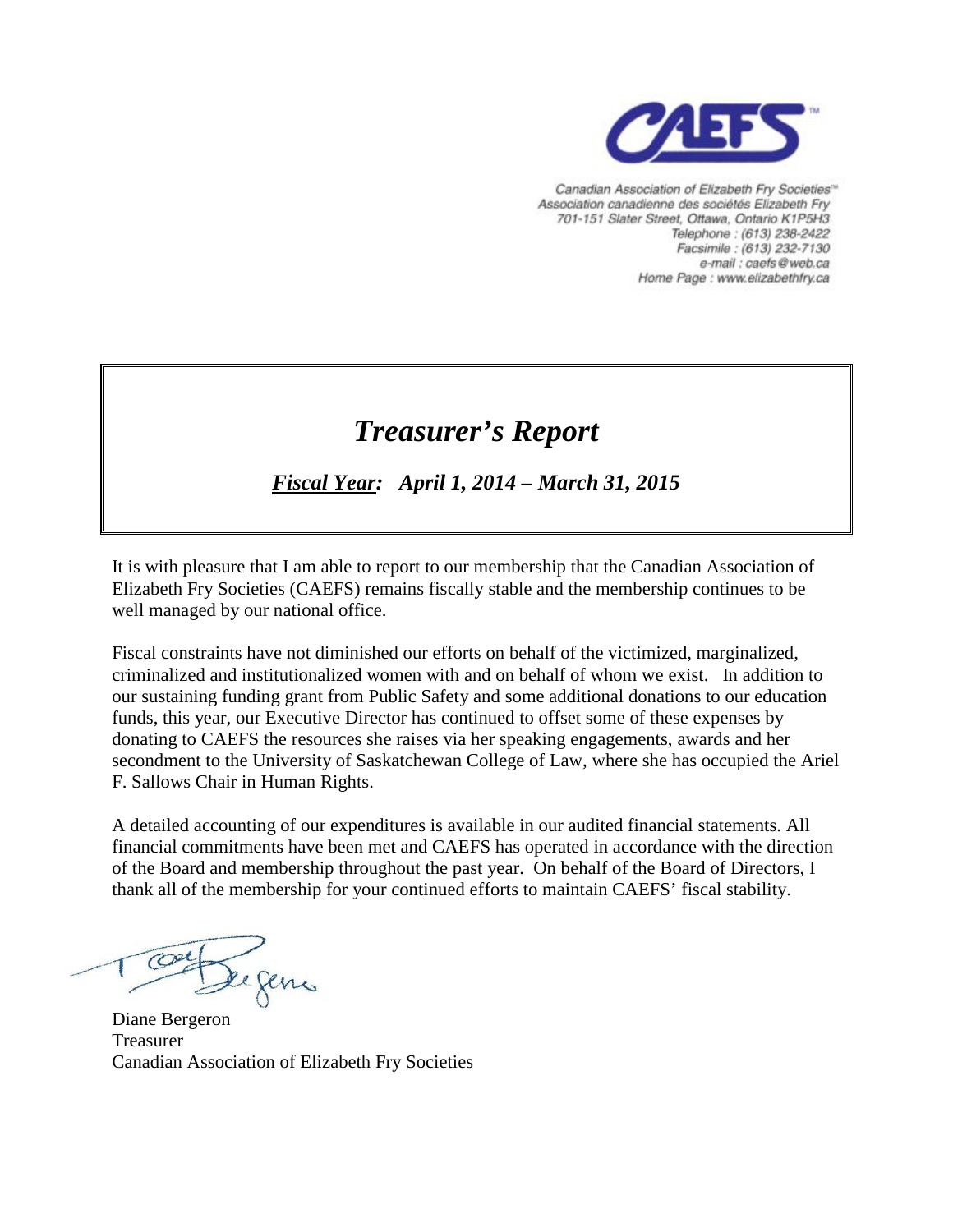

Canadian Association of Elizabeth Fry Societies" Association canadienne des sociétés Elizabeth Fry 701-151 Slater Street, Ottawa, Ontario K1P5H3 Telephone: (613) 238-2422 Facsimile: (613) 232-7130 e-mail : caefs@web.ca Home Page : www.elizabethfry.ca

# *Canadian Association of Elizabeth Fry Societies*

## *Annual General Meeting – 2015*

## **Executive Director's Report**

*"Very few women commit crimes. This should be a badge of honour and an entitlement to reward, rather than a recipe for neglect and deprivation." - Louise Arbour*

It continues to be an honour, privilege and profound responsibility to work with all of you, especially our membership, Board of Directors, and the women whose lived experience drive and inform our work. Thank you once again to each and every one of you for your ongoing commitment, care, compassion, kindness, strength, resilience and tenacity. You never cease to amaze and inspire!

### **The Year in Review**

In terms of our activities, during the past year, we were invited by individual Members of Parliament, Senators, Parliamentary and Senate Committees to meet with and/or appear before them to comment on current legislative and policy reform issues on 27 occasions. Furthermore, we were invited to participate in 259 meetings with political staff and bureaucrats.

We spoke at 267 individual events, from public talks, recognition ceremonies, and conference presentations to media events. I also attended regional meetings, either in person or via teleconference, and accompanied Regional Advocates to the federal prisons, in addition to having the opportunity to meet with Board members, staff and/or volunteers and clientele of 11 of our 24 members.

We contributed to media stories on 355 occasions and wrote 11 reports, articles or papers for presentation or publication, as well as 216 letters. This does not include the volume of additional information influx that the CAEFS office receives. For instance, we also dealt with tens of thousands of emails, telephone calls, and even a few faxes.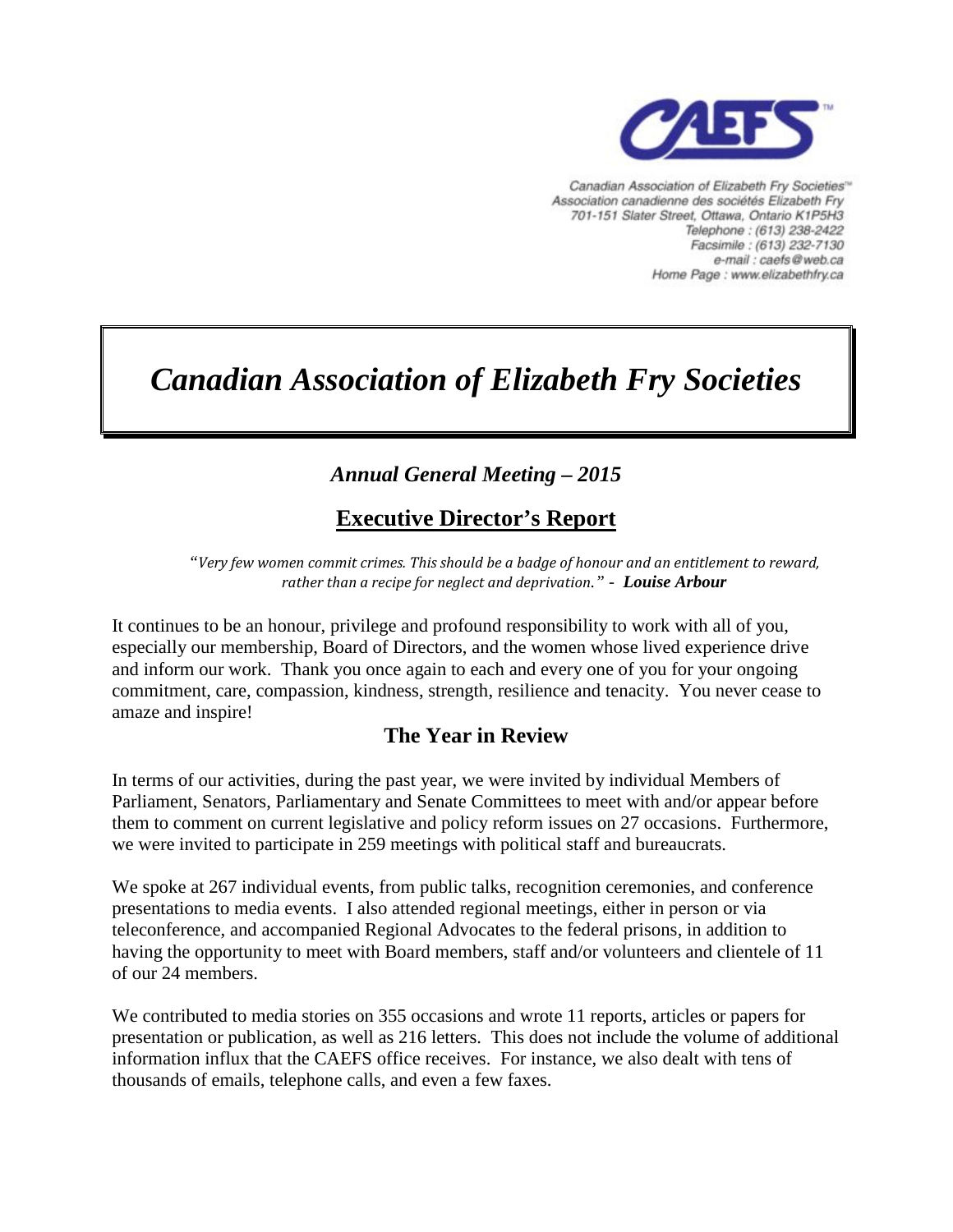Despite significant resource limitations, our network of local Elizabeth Fry societies also made many additional contributions to their respective communities, regions, and the country as a whole. Being based in Saskatoon, this year, has provided fantastic opportunities to witness this first hand, as we lived and worked with the wonderful staff and volunteer team of the Elizabeth Fry Society of Saskatchewan.

The remainder of this report will provide an overview of our work to promote the rights and entitlements of women with the lived experience of marginalization, victimization, criminalization and/or institutionalization. We continue to learn and grow via our collective and collaborative efforts, and we celebrate the strength, flexibility and persistence of our network and the amazingly courageous and resilient women and girls with whom we walk and work.

## **CAEFS' Office**

In addition to attending law school part-time at the University of Ottawa, Catherine Sleightholm continues to work at the CAEFS office.

As of July 1, 2014, I commenced my secondment to the University of Saskatchewan College of Law, as the Ariel F. Sallows Chair in Human Rights. In addition to teaching Prison Law, I had the opportunity to also offer a course on Social Justice and Human Rights, and supervise some independent research, as well as peer review submissions to the Saskatchewan Law Review. This position also allowed us to combine the national Annual General Meeting with the Sallows conference. On May 21 and 22, 2015, we are also extremely excited to host, **A CANADIAN CRISIS:** Criminalization & Imprisonment of Indigenous Women & those with Disabling Mental Health Issues. Details of the conference may be accessed at [http://www.caefs.ca/event/sallows](http://www.caefs.ca/event/sallows-fry-conference-may-2015-final-poster-for-circulation/)[fry-conference-may-2015-final-poster-for-circulation/](http://www.caefs.ca/event/sallows-fry-conference-may-2015-final-poster-for-circulation/)

I will continue this post until December 31, 2015, which will allow me to teach another course in Prison Law. This post will also overlap with an opportunity to develop and teach two additional courses in the Common Law program at the University of Ottawa. I have also been approached by additional faculties of law regarding the possibility of other future secondments. The prospect of adding to the pool of prison law alumnae holds significant appeal and promise for our future.

## **Priority Issues and Law Reform Initiatives**

#### Inquest into the Death of Ashley Smith

Along with Ashley's family and other organizations, we continue to focus efforts on implementing the following key recommendations emerging from our work with and on behalf of Ashley and other women with disabling mental health issues:

• **Implementation of contracts with provinces/territories for mental health beds –** The Correctional Service of Canada (CSC) should be moving to immediately negotiate transfer agreements with provincial and territorial health ministries, so that they may transfer prisoners with mental health issues to appropriate mental health or psychiatric facilities. Pursuant to section 29 of the *Corrections and Conditional Release Act,* a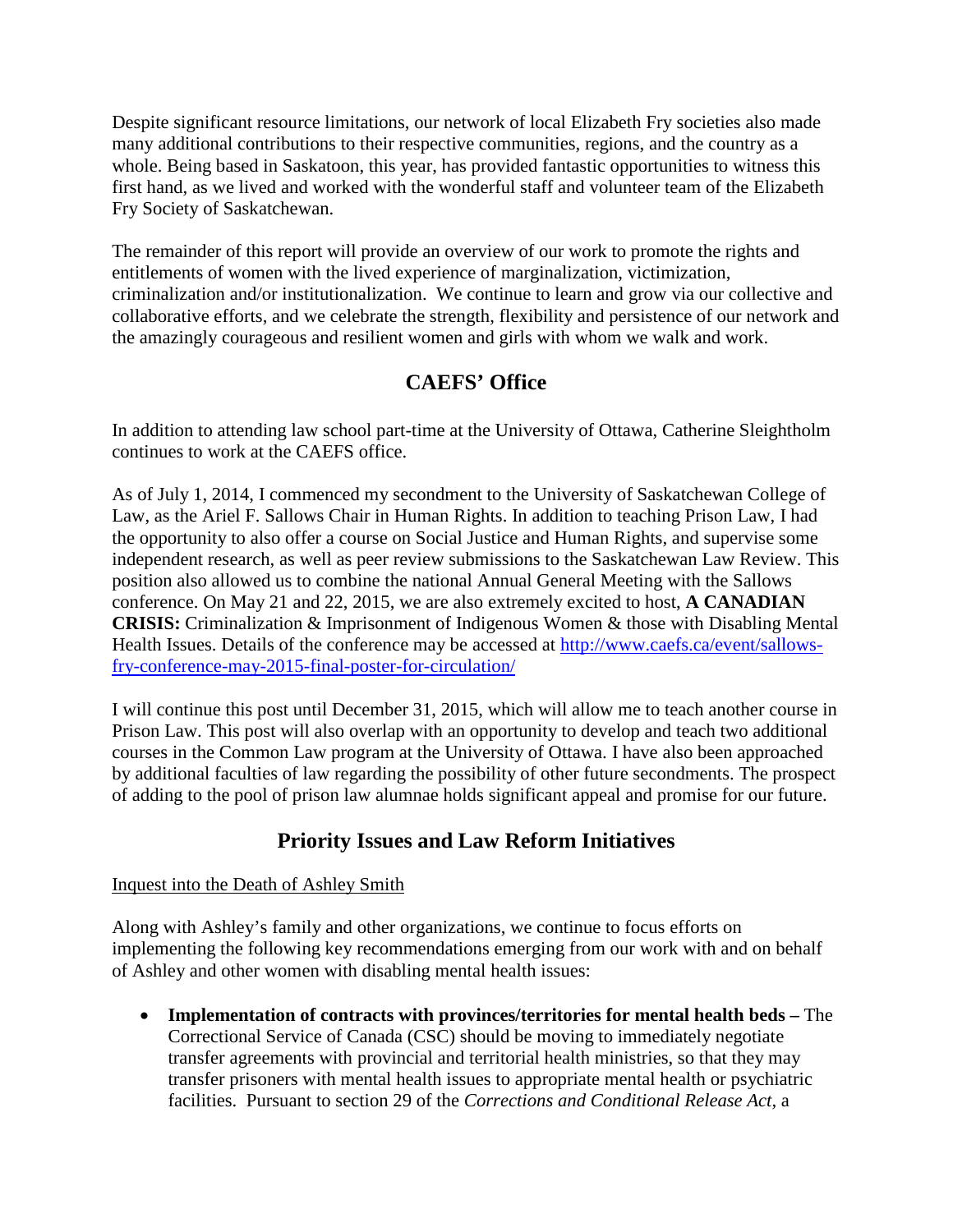prisoner may be transferred out of a penitentiary and into a hospital at any stage of their sentence.

CSC has been in negotiations with Ontario, Nova Scotia, and British Columbia, to provide national mental health placement coverage for federally sentenced women. These negotiations have been going on for several years, but have only resulted in one contract, for a mere two beds – only one of which has been utilized by CSC. The contract between the CSC and the Royal Ottawa Hospital, is for a pilot project: namely, two beds at the St. Lawrence Hospital, a forensic psychiatric centre in Brockville.

During his testimony at the inquest, the Commissioner of Corrections, Don Head, advised that as many as 30 of the women in federal custody were in situations similar to those faced by Ashley, yet CSC is dragging its heals on initiating s. 29 transfers for those requiring mental health support and treatment.

• **Segregation** – Ashley Smith spent most of her time in prison, in isolation, in breach of the law and correctional policy. Twenty-one years ago, incidents at the Prison for Women in Kingston led to the unlawful segregation of eight other women. These incidents led to the Commission of Inquiry into Certain Events at the Prison for Women in Kingston. Conducted by Louise Arbour, the inquiry led to recommendations for significant reform of the correctional and prison system for women. Principal among these was the need for judicial oversight and limits to the use of segregation, as well as the ability of prisoners to return to court to have their sentences reviewed, in circumstances where the conditions of their confinement breach law and policy in ways that amount to correctional interference in the administration of a sentence.

Following the death of Ashley Smith, many groups have joined in the call for limits on the use of segregation. In addition, this year, several groups launched court cases aimed at curtailing the use of segregation in Canada. CAEFS continues to support and advocate for the inquest jury's recommendations for oversight and the elimination of the use of segregation for those with mental health issues.

• **Oversight –** Every Canadian has access to a number of different Ombuds or advocates in a variety of aspects of their daily lives. A patient in a hospital has access to a Patient Coordinator or Advocate. A consumer can contact the Better Business Bureau. Prisoners have access to penitentiary staff, as well as the Office of the Correctional Investigator, but their respective resources and mandates are both stretched and restricted. Legal aid resources are also extremely limited, so lawyers are largely unavailable other than to the relatively few high profile and/or wealthy prisoners.

Non-governmental organizations such as our member Elizabeth Fry societies are too often frustrated in our attempts to assist. In addition to supporting the over-arching calls for external and judicial oversight, we support the Inquest Jury recommendations with respect to having additional Elizabeth Fry and peer prisoner assistants/advocates at every institution. We share the objective of preventing issues developing from small problems to larger, long-reaching and potentially systemic challenges.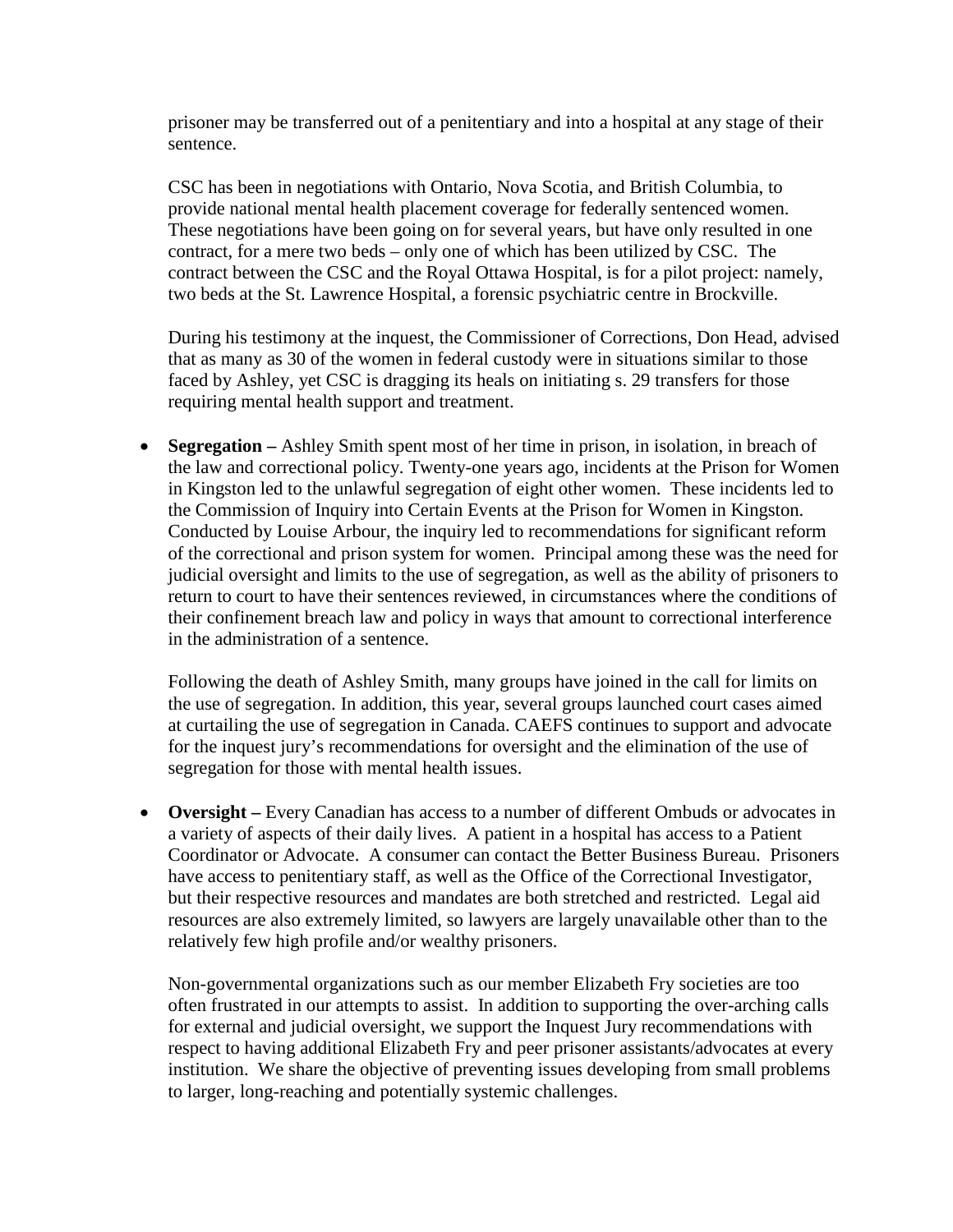#### Regional Advocacy

The Regional Advocate Teams in each of the regions continue to be a tremendous credit to CAEFS. In the past, access to women in their institutional living units, segregation, and maximum security units has been an issue in some of the regions, but this year, the Commissioner clarified that CAEFS Regional Advocates have access to all imprisoned federally sentenced women. Regional Advocates continue to visit all areas of the prisons for women in their respective regions, meet with the organized prisoner groups, as well as the warden and her designate. They follow up and document monthly visits with reporting letters to CSC, which they copy to CAEFS, the Deputy Commissioner for Women and the Correctional Investigator. They give voice to the women inside and facilitate linkages between women and our membership, as well as other community supports and resources. Overcrowding and the current legislative and policy climate, as well as the myriad issues related to these growing problems, remain the most significant obstacles to their work.

#### Coalition Work and Interventions

CAEFS continues to work in coalition many other groups and organizations. For instance, as we prepare for the inquest into the death of Kinew James, we benefit from our years of collaboration with the International Human Rights Program, University of Toronto, Faculty of Law, regarding international human rights protections and enforcement mechanisms for prisoners with disabling mental health issues. In coalition and collaboration with other equality seeking groups, we also persist in approaching the United Nations with concerns about the manner in which Canada is increasingly making legislative, policy and fiscal decisions that are exacerbating the marginalization, victimization, criminalization and imprisonment of women, poor people, racialized people – especially our Indigenous sisters, and those with disabling mental health issues.

We are currently participating in the development of submissions to UN Committee examining Canada's record with respect to the Convention on the Elimination of all forms of Discrimination Against Women (CEDAW). We are working with other human rights and Indigenous groups regarding the possibility of launching a complaint with the Inter American Commission on Human Rights. In short, we persist in reiterating our requests to the UN that Canada be called upon to establish external, independent correctional oversight and redress mechanisms that are comprehensive and accessible. Committees examining Canada's record with respect to human rights, women's rights, prisoners' rights, civil and political rights, as well as disability, torture and children's rights, have already voiced their clear and cogent denunciation of the policies and procedures in the federal and youth prison systems which result in the over-classification, segregation and disciplining of women and girls, as well as the discriminatory treatment of racialized and disabled women.

Thanks to my appointment as the Ariel F. Sallows Chair in Human Rights at the University of Saskatchewan College of Law and the contributions of law students at the University of Saskatchewan, in partnership with prisoners in provincial jails, we produced a new provincial Human Rights in Action manual and provided human rights training in Saskatchewan. The